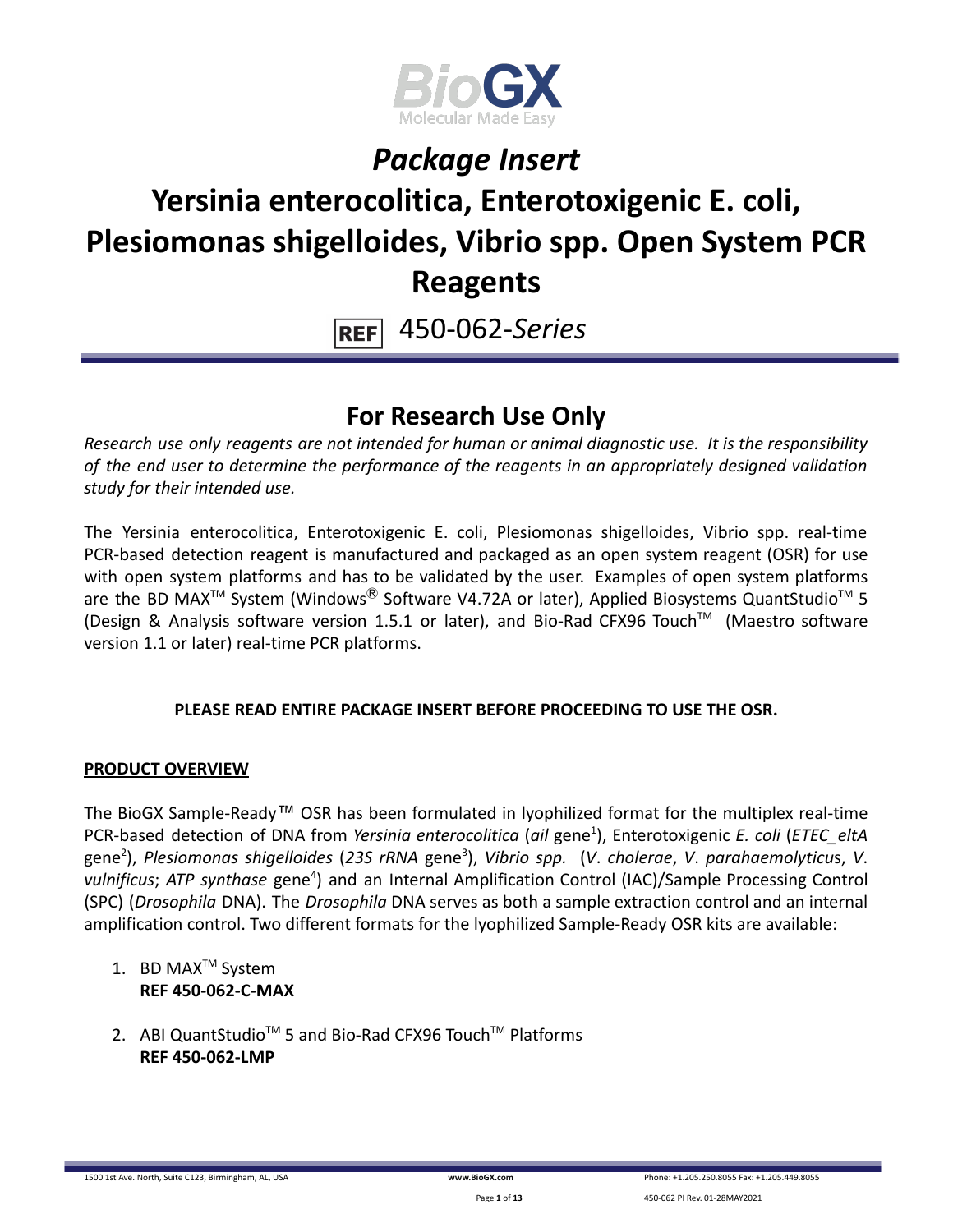

# **Yersinia enterocolitica, Enterotoxigenic E. coli, Plesiomonas shigelloides, Vibrio spp. Open System PCR Reagents**

450-062-*Series*  $REF$ 

#### **Note:**

**BD MAXTM System OSR (450-062-C-MAX)** contains all PCR primers, probes, enzymes, dNTPs, MgCl<sub>2</sub>, buffers, and other components required for PCR reaction. BD MAX extraction kits available from Becton, Dickinson and Company include a *Drosophila* DNA sequence which serves as a Sample Processing Control (SPC). No exogenous addition of SPC is needed.

**OSR for ABI and Bio-Rad Platforms (450-062-LMP)** contain all PCR primers, probes, enzymes, dNTPs, MgCl<sub>2</sub>, buffers, and other components required for the PCR reaction. *Drosophila* DNA sequence is included in the OSR master mix and serves as Internal Amplification Control (IAC). No exogenous addition of SPC is needed.

#### **PACKAGE CONTENTS**

**BioGX REF:** 450-062-C-MAX **Platform(s):** BD MAX<sup>™</sup> System

Each 24-reaction package contains two pouches:

- 1. First pouch contains 24 sealed BD MAX<sup>™</sup> tubes of BioGX lyophilized Sample-Ready<sup>™</sup> OSR, each tube sufficient for a 12.5 µL PCR reaction.
- 2. Second pouch contains 24 sealed BD MAX<sup>™</sup> tubes, each containing 25  $\mu$ L of OSR-specific BioGX Rehydration Buffer.

**BioGX REF:** 450-062-LMP Platform(s): ABI QuantStudio<sup>™</sup> 5 and Bio-Rad CFX96 Touch<sup>™</sup>

Each 64-reaction package consists of one pouch:

1. The pouch contains 2 x 8-tube strips. Each tube contains BioGX lyophilized Sample-Ready<sup>™</sup> OSR sufficient for 4 x 15 µL PCR reactions. Note: 8-tube strips containing reagents ARE NOT compatible with ABI QuantStudio<sup>™</sup> 5 and

Bio-Rad CFX96 Touch™ instruments.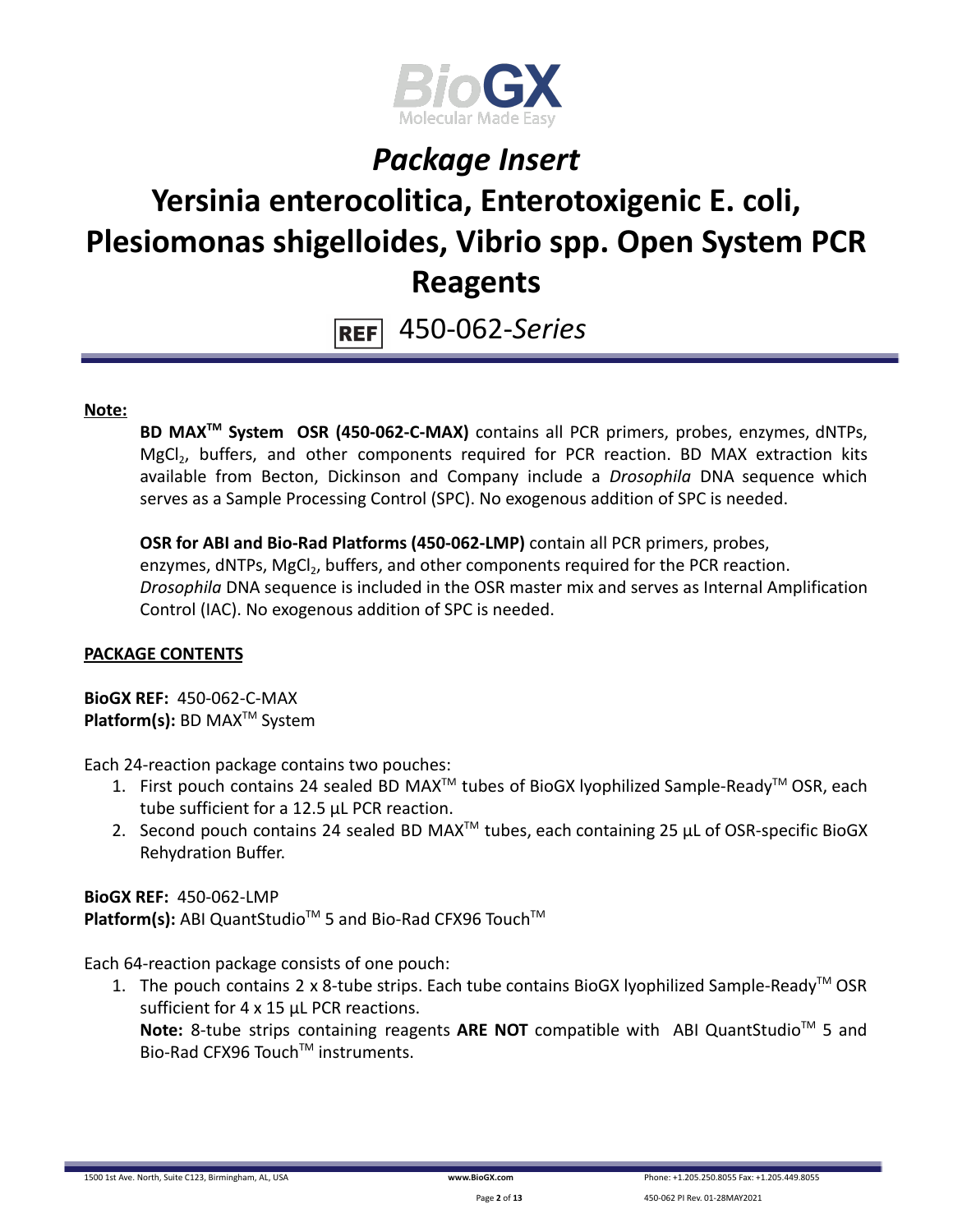

### **Yersinia enterocolitica, Enterotoxigenic E. coli, Plesiomonas shigelloides, Vibrio spp. Open System PCR Reagents**

450-062-*Series* **REF** 

### **EQUIPMENT AND MATERIALS REQUIRED BUT NOT PROVIDED**

- Lyophilized Positive Control Template DNA Beads  $(10<sup>5</sup>$  copies/bead)
	- BioGX Yersinia enterocolitica (Part number 720-0172)
	- BioGX Enterotoxigenic E. coli (Part number 720-0171)
	- BioGX Plesiomonas shigelloides (Part number 720-0169)
	- BioGX Vibrio spp. (Part number 720-0168)
- **BioGX Molecular Grade Water or equivalent** 
	- BioGX Rehydration Water (Part number: 800-0035-12)
- BD MAX ™ ExK ™ DNA-2 (US BD catalog no. 442819/ International BD catalog no. 442820)
- BD MAX ™ PCR Cartridges (US and International BD catalog no. 437519)
- Vortex Genie 2 Vortexer (VWR catalog no. 58815-234) or equivalent
- Disposable nitrile gloves
- Applied Biosystems QuantStudio 5 (0.2 mL) consumables
	- Thermo Fisher optical 8-tube strip (catalog no. 4316567)
	- Thermo Fisher ultra-clear optical caps, strips of 8 (catalog no. AB-0866)
	- Thermo Fisher 96-well optical clear reaction plates (catalog no. A36924)
	- Thermo Fisher 96-well qPCR plate seals (catalog no. AB-1170)
- Bio-Rad CFX96 Touch consumables
	- Bio-Rad 8-tube PCR strips without caps (catalog no. TLS0851)
	- Bio-Rad Optical flat 8-cap strips for PCR tubes (catalog no. TCS0803)
	- Bio-Rad 96-well plates (catalog no. HSP9655)
	- Bio-Rad 96-well plate sealing film, optical (catalog no. MSB1001)

### **WARNINGS AND PRECAUTIONS**

- 
- For research use only. Not intended for human or animal diagnostics use.
- If handling biological samples, including used Extraction Kits and PCR Cartridges, treat as if capable of transmitting infectious agents in accordance with safe laboratory procedures such as those described in CLSI Document M29<sup>5</sup> and in Biosafety in Microbiological and Biomedical Laboratories<sup>6</sup>.
- BioGX REF: 450-062-C-MAX has been quality control tested only with the BD Open System Extraction Kits on the BD MAX<sup>™</sup> System.
- BioGX REF: 450-062-LMP has been quality control tested only with the Applied Biosystems QuantStudio<sup>™</sup> 5 and Bio-Rad CFX96 Touch<sup>™</sup> real-time PCR platforms.

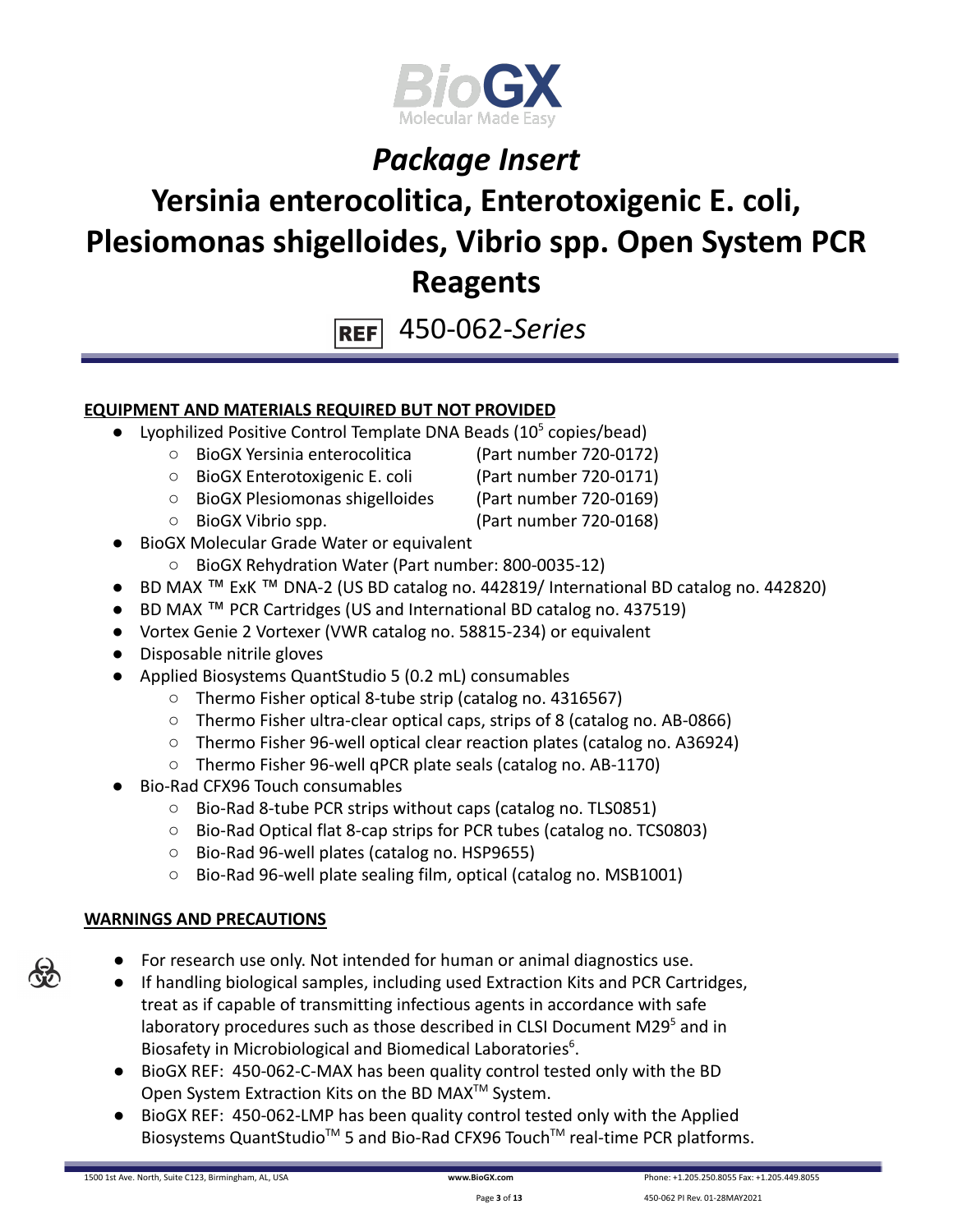

# **Yersinia enterocolitica, Enterotoxigenic E. coli, Plesiomonas shigelloides, Vibrio spp. Open System PCR Reagents**

450-062-*Series* **REF** 

- Do not use the reagents if the protective pouches are open or torn upon arrival.
- Close reagent protective pouches promptly with the zip seal after each use. Remove any excess air in the pouches prior to sealing and store at 2-8 °C.
- Do not remove desiccant from the PCR master mix pouches.
- Do not use Sample-Ready**TM** master mix if the desiccant is not present or is broken inside the Sample-Ready**TM** master mix pouches.
- Do not use reagent tubes if the foil seal has been opened or damaged.
- Do not mix reagents from different pouches and/or kits and/or lots.
- Do not use expired reagents and/or materials.
- Refer to BD MAX<sup>™</sup> ExK<sup>™</sup> DNA-2 Extraction Kit Instructions or to other respective nucleic acid extraction kits manufacturers' instructions for information about proper handling, cautions, and proper waste disposal.
- Do not mix septum caps between Sample Buffer Tubes or re-use septum caps as contamination may occur and compromise test results.
- Check BD Unitized Reagent Strips for proper liquid fills (ensure that the liquids are at the bottom of the tubes).
- Do not pipette by mouth.

il

- Do not smoke, drink, or eat in areas where samples or kits are being handled.
- Dispose of unused reagents and waste in accordance with country, federal, provincial, state, and local regulations.
- Use clean gloves when handling extraction kit components and PCR reagents and buffer tubes.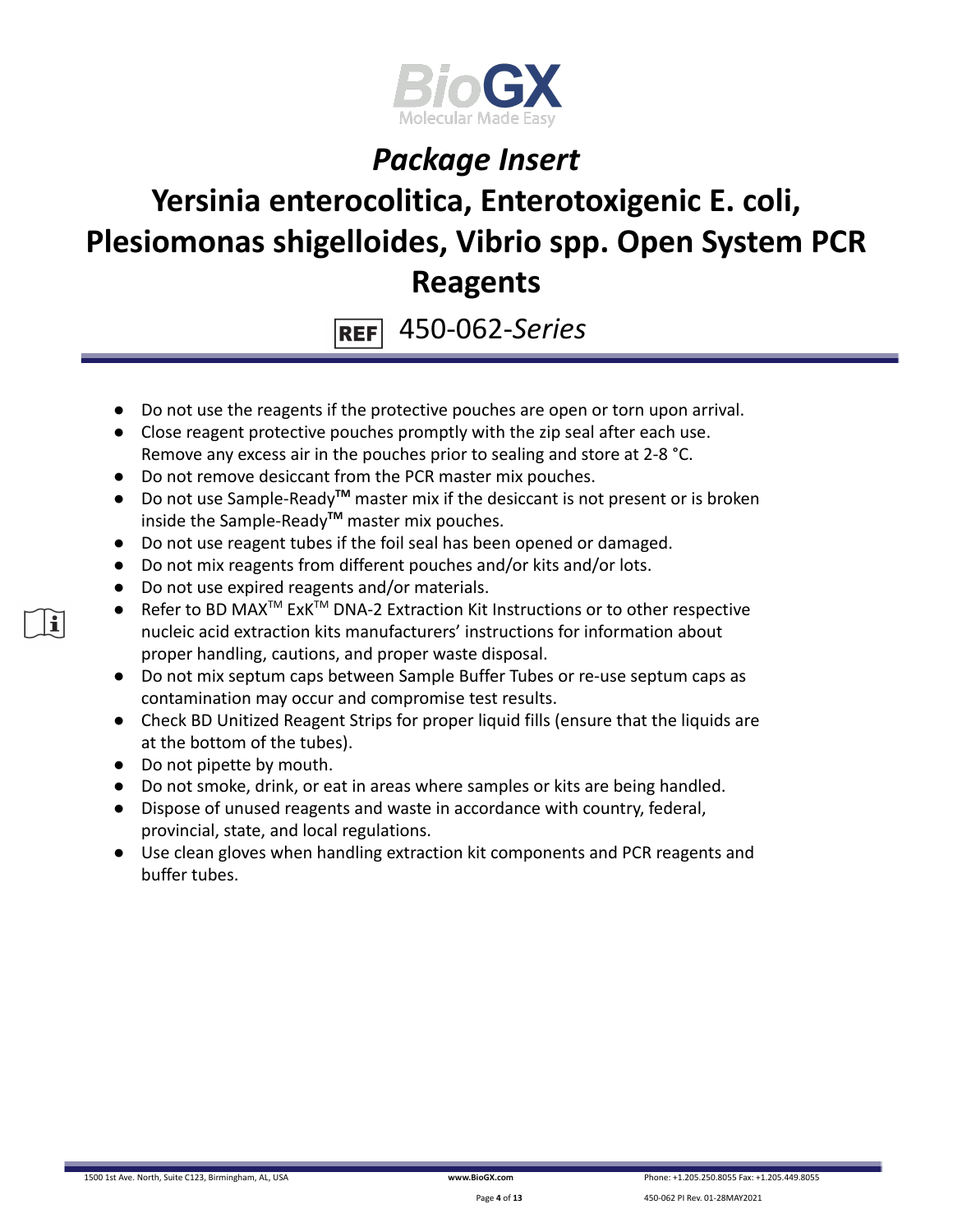

# **Yersinia enterocolitica, Enterotoxigenic E. coli, Plesiomonas shigelloides, Vibrio spp. Open System PCR Reagents**

450-062-*Series* **REF** 

### **STORAGE REQUIREMENTS AND RECOMMENDATIONS**



Product ships at ambient temperature, but BioGX recommends long-term storage at 2-8°C. Reagents have been tested to demonstrate optimal performance when stored properly and consumed by the Manufacturer Recommended Use By Date. The end user may opt to extend the useful life for Research Use Only reagents upon completing their own performance validations. BioGX's guarantee of reagent integrity does not extend beyond the Manufacturer Recommended Use By Date when stored properly. Avoid exposing the reagents (lyophilized or rehydrated) to direct sunlight or long-term ambient lighting. Tightly reseal the pouch with unused reactions and immediately return to a refrigerator after opening. To mitigate reagent performance degradation from exposure to moisture, BioGX suggests using the entire contents of the opened pouch within 2 weeks; however, the user may choose to verify an extended working time > 2 weeks by performance testing with positive controls and an examination of the sample preparation control target.

### **SAMPLE TYPES UTILIZED FOR QUALITY CONTROL TESTING**

-Swab samples collected in Copan ESwab™, Copan FecalSwab™ -Direct stool sample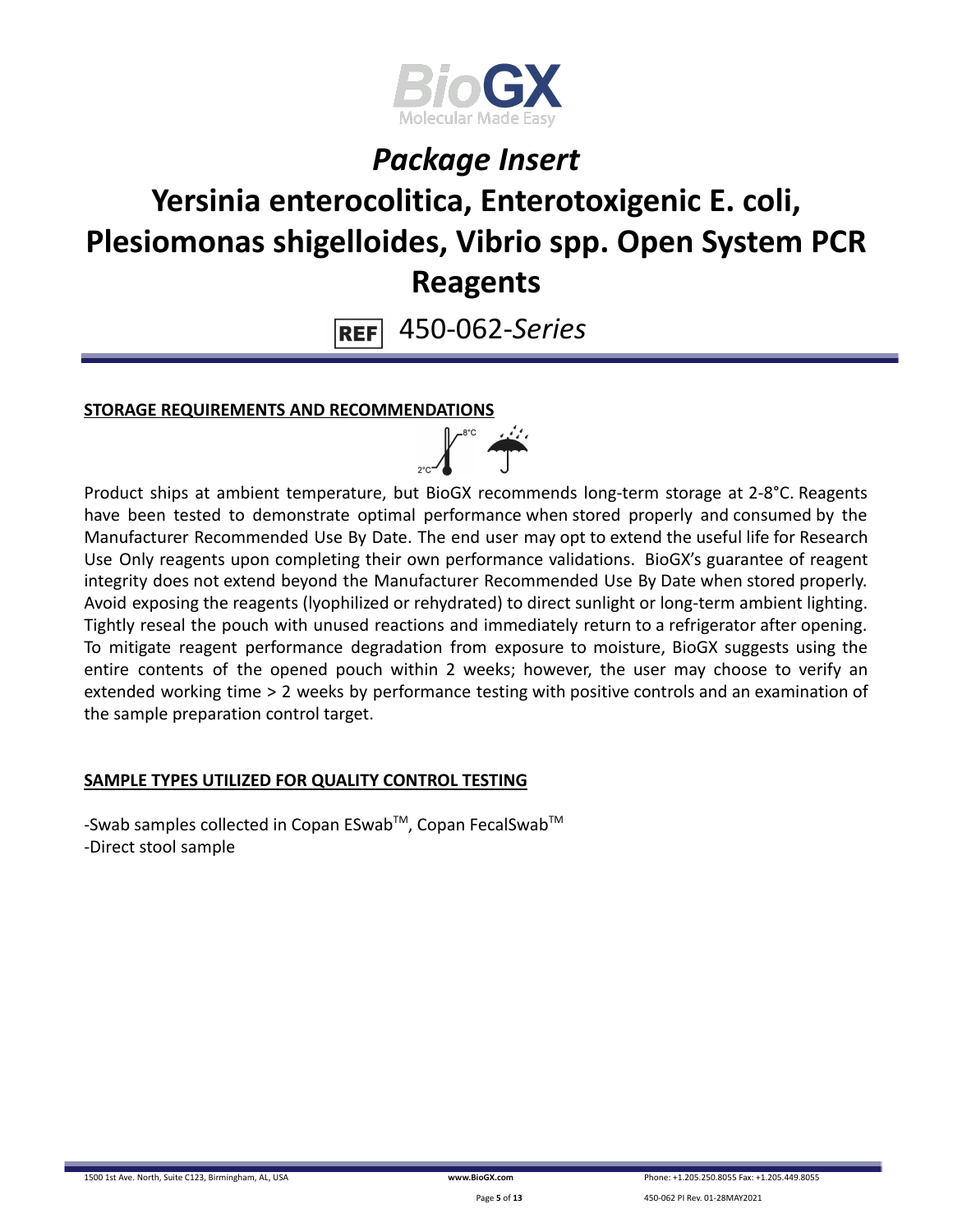

# **Yersinia enterocolitica, Enterotoxigenic E. coli, Plesiomonas shigelloides, Vibrio spp. Open System PCR Reagents**

450-062-*Series*  $REF$ 

#### **REAGENT OPTICAL CONFIGURATION**

**Table 1.** Optical Channel Configuration for REF 450-062-*Series*.

| <b>Optical Channel</b><br>(Fluorophore Equivalent) | <b>Target</b>            |  |
|----------------------------------------------------|--------------------------|--|
| <b>FAM</b>                                         | Yersinia enterocolitica  |  |
| <b>HEX</b>                                         | Vibrio spp.              |  |
| Texas Red                                          | Plesiomonas shigelloides |  |
| Cy <sub>5</sub>                                    | Enterotoxigenic E. coli  |  |
| Cy5.5                                              | SPC/IAC                  |  |

#### **QUALITY CONTROL AND EXTRACTION TESTING PARAMETERS**

### **BD MAXTM System (BioGX REF: 450-062-C-MAX)**

As a starting point, users can import and install the Electronic User Defined Protocol (eUDP) that utilizes ExK DNA-2 extraction kits onto the BD MAX<sup>™</sup>. BioGX's most current eUDP utilized for quality control of this product can be obtained by sending an email to [TS@biogx.com](mailto:TS@biogx.com). Please refer to the BD MAX<sup>TM</sup> user manual<sup>7</sup> for uploading instructions**.**

#### **ABI and Bio-Rad Platforms (BioGX REF: 450-062-LMP)**

As a starting point, users can import and install a PCR run file onto:

- 1. Applied Biosystems QuantStudio<sup>™</sup> 5 (Design & Analysis software version 1.5.1 or later)
- 2. Bio-Rad CFX96 Touch<sup>™</sup> (Maestro software version 1.1 or later)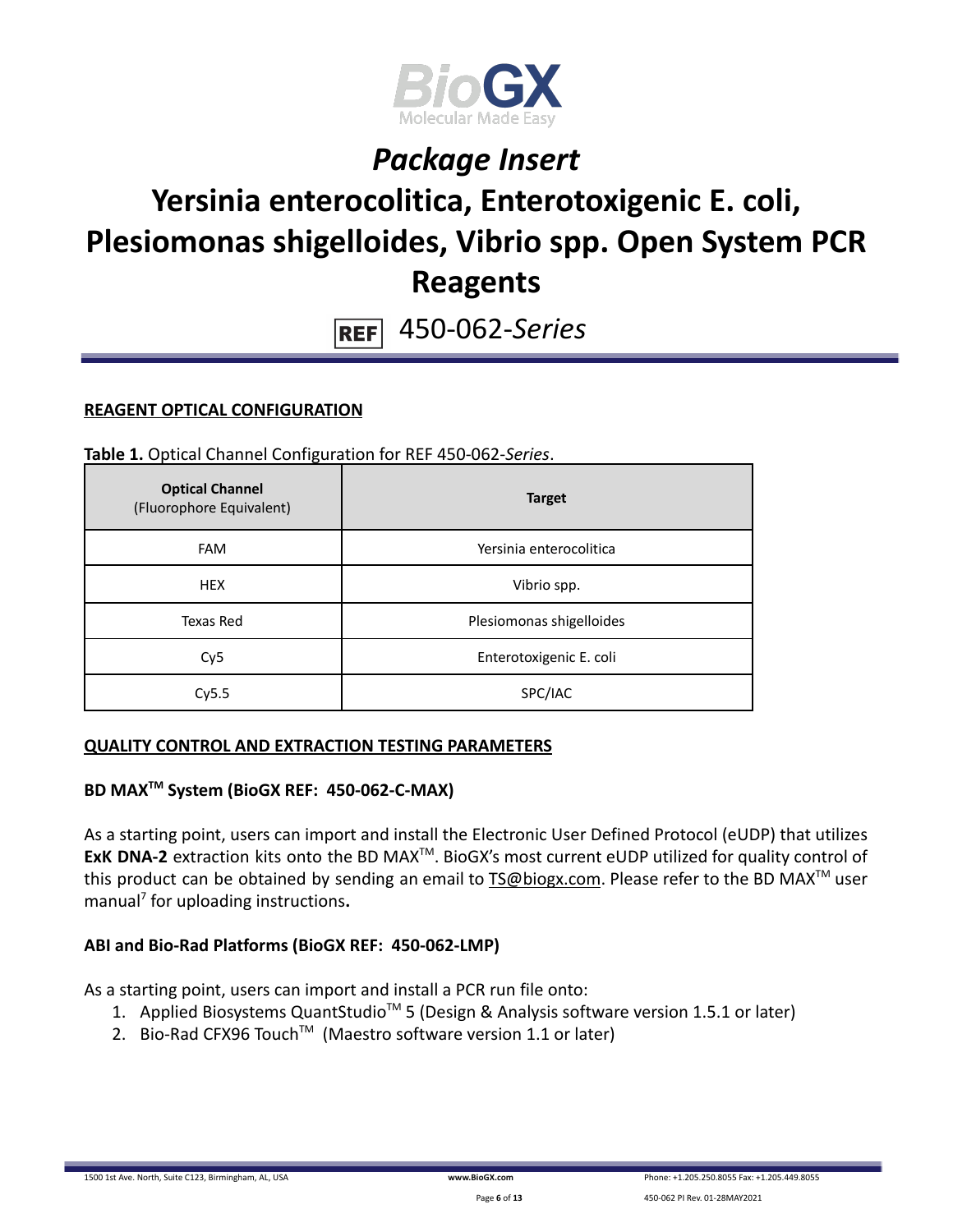

# **Yersinia enterocolitica, Enterotoxigenic E. coli, Plesiomonas shigelloides, Vibrio spp. Open System PCR Reagents**

450-062-*Series*  $REF$ 

BioGX's most current ABI QuantStudio<sup>™</sup> 5 and Bio-Rad CFX96 Touch<sup>™</sup> PCR run files utilized for quality control of this product can be obtained by sending an email to [TS@biogx.com.](mailto:TS@biogx.com) Please refer to the Applied Biosystems QuantStudio<sup>™</sup>5 user manual<sup>8</sup> for uploading instructions. Please refer to the Bio-Rad CFX96 Touch<sup>™</sup> user manual<sup>9</sup> for uploading instructions.

#### **SAMPLE VOLUMES UTILIZED DURING QUALITY CONTROL TESTING**

The end user may choose to validate a different pretreatment method or volume of sample to load other than the sample processing used by BioGX for QC testing as outlined below.

### **Swab in Copan ESwabTM , or Copan FecalSwabTM**

### **BD MAXTM System**

Thoroughly vortex the sample prior to addition to the Sample Buffer Tube (SBT). Pipette 50 μL of sample into the SBT, aseptically place the BD<sup>™</sup> septum cap on each SBT. Pulse vortex the SBT for 1-3 seconds, and load the SBT into the extraction tray.

### **ABI QuantStudioTM 5 and Bio-Rad CFX96 TouchTM (validated magnetic bead or silica column extraction kits)**

Thoroughly vortex the sample prior to processing. Follow manufacturer recommendations for extraction of appropriate sample volume. Transfer 5 μL to purified nucleic acid to master mix as described in Section: *BioGX Quality Control Test Setup Procedure for ABI QuantStudioTM 5 and Bio-Rad CFX96 TouchTM .*

#### **Direct Stool**

#### **BD MAXTM System**

Collect a 10 µL loopful of direct stool and add to the Sample Buffer Tube (SBT). Do not add more than approximately 10 µL of direct stool to the Sample Buffer Tube, excessive stool matrix can introduce extraction and/or PCR inhibitors. Swirl the inoculation loop 3-4 times in the SBT to homogenize the sample. Dispose the inoculation loop. Aseptically place the BD™ septum cap on each SBT. Pulse vortex the SBT for 1-3 seconds, and load the SBT into the extraction tray.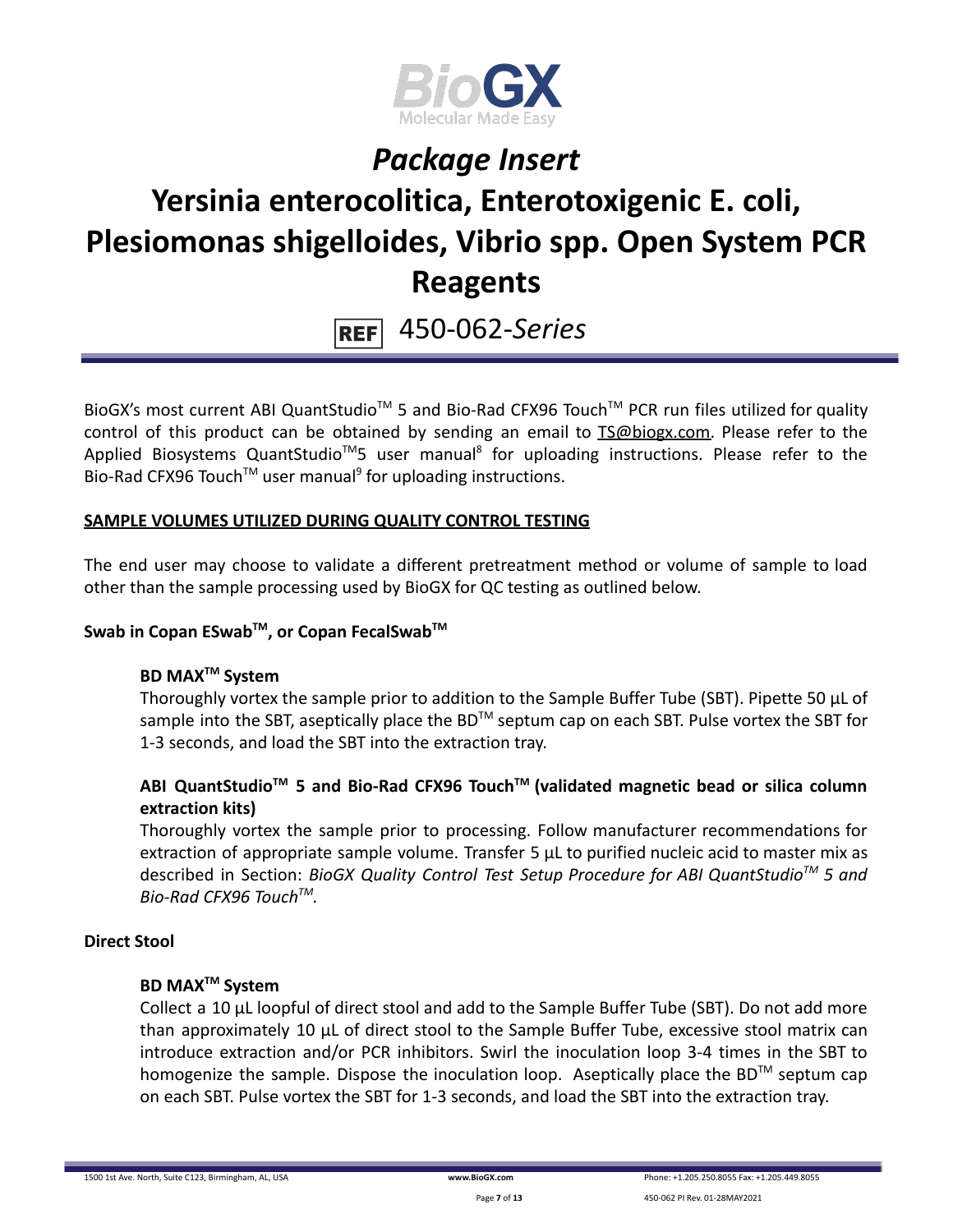

# **Yersinia enterocolitica, Enterotoxigenic E. coli, Plesiomonas shigelloides, Vibrio spp. Open System PCR Reagents**

450-062-*Series*  $REF$ 

### **ABI QuantStudioTM 5 and Bio-Rad CFX96 TouchTM (validated magnetic bead or silica column extraction kits)**

Follow manufacturer recommendations for extraction of appropriate sample volume. Transfer 5 μL to purified nucleic acid to master mix as described in Section: *BioGX Quality Control Test Setup Procedure for ABI QuantStudioTM 5 and Bio-Rad CFX96 TouchTM .*

### **BioGX QUALITY CONTROL TEST SETUP PROCEDURE**

### **BD MAXTM System Quality Control Test Setup**

### **Loading a Sample Buffer Tube (SBT)**

- 1. Add the appropriate sample volume to each SBT.
- 2. Aseptically place  $BD^{TM}$  septum cap on each SBT.
- 3. Vortex the SBT for 1-3 seconds.
- 4. Load the SBT into the extraction tray.

### **WEAR NITRILE GLOVES WHEN HANDLING LYOPHILIZED REAGENTS TO REDUCE THE GENERATION OF STATIC CHARGES. DO NOT USE LATEX GLOVES.**

#### **Assembly of BD MAX Extraction Strips and BioGX Reagents**

- 1. Choose the appropriate BD MAX<sup>TM</sup> extraction kit (see above). DO NOT use BD MAX<sup>TM</sup> master mix or the blank 0.3 mL conical tubes that come with the extraction kit.
- 2. Load the selected extraction cartridges into the extraction tray, 1 per sample to be tested.
- 3. Snap one BD MAX<sup>™</sup> ExK<sup>™</sup> DNA Extraction tube into snap-in position 1 (Snap-1) of each extraction strip (**Figure 1**).
- 4. Snap one BioGX Sample-Ready™ lyophilized reagent tube into position 2 (Snap-2) of each extraction strip. Check to make sure the lyophilized cake is at the bottom of the tube prior to inserting into the strip. The funnel-shaped cake may be in any orientation  $(v, >, \land, <)$ .
- 5. Snap one BioGX Rehydration Buffer tube into position 3 (Snap-3) of each extraction strip. Check to make sure the buffer is at the bottom of the tube prior to inserting into the strip. Position 4 (Snap-4) will remain empty.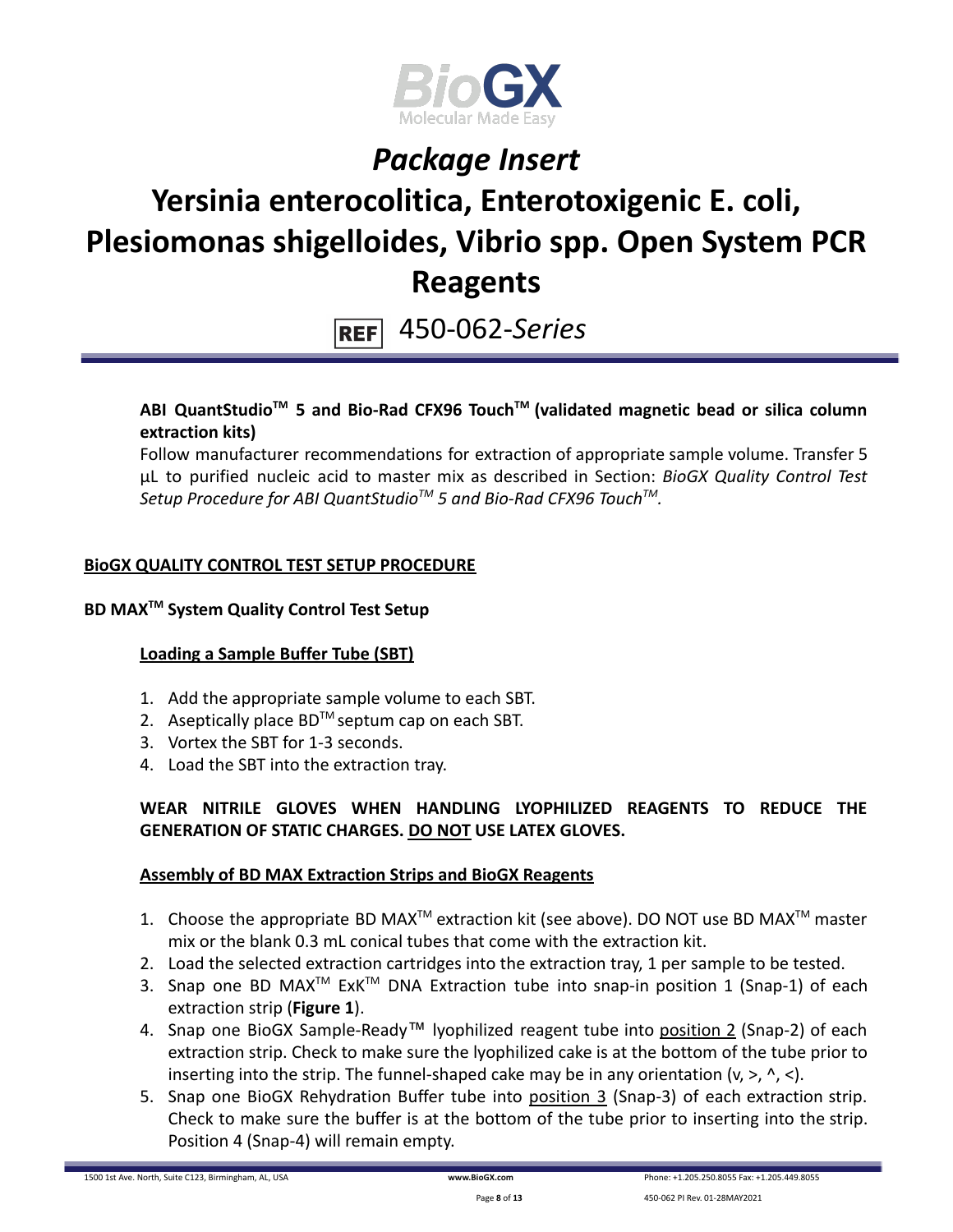

# **Yersinia enterocolitica, Enterotoxigenic E. coli, Plesiomonas shigelloides, Vibrio spp. Open System PCR Reagents**

450-062-*Series* **REF** 

- 6. Lift the tray and briefly examine the bottom of each strip to ensure all reagents are at the bottom of each tube and bubbles are not present in Extraction buffer reservoirs.
- 7. Proceed with worklist generation and sample loading per BD MAX $^{TM}$  operating instructions. Select the appropriate User Defined Protocol (UDP). Load the extraction tray and, if necessary, a new PCR card into the instrument, close the door, and click "Start Run."
- 8. Analyze the results by opening the completed run file in the "Results" tab.



### BD MAX ExK™ 4-Snap Unitized Reagent Strip **Single Master Mix Type 4 Setup**

**Figure 1.** Diagram of BD MAX**TM** ExK**TM** 4-snap Unitized Reagent Strips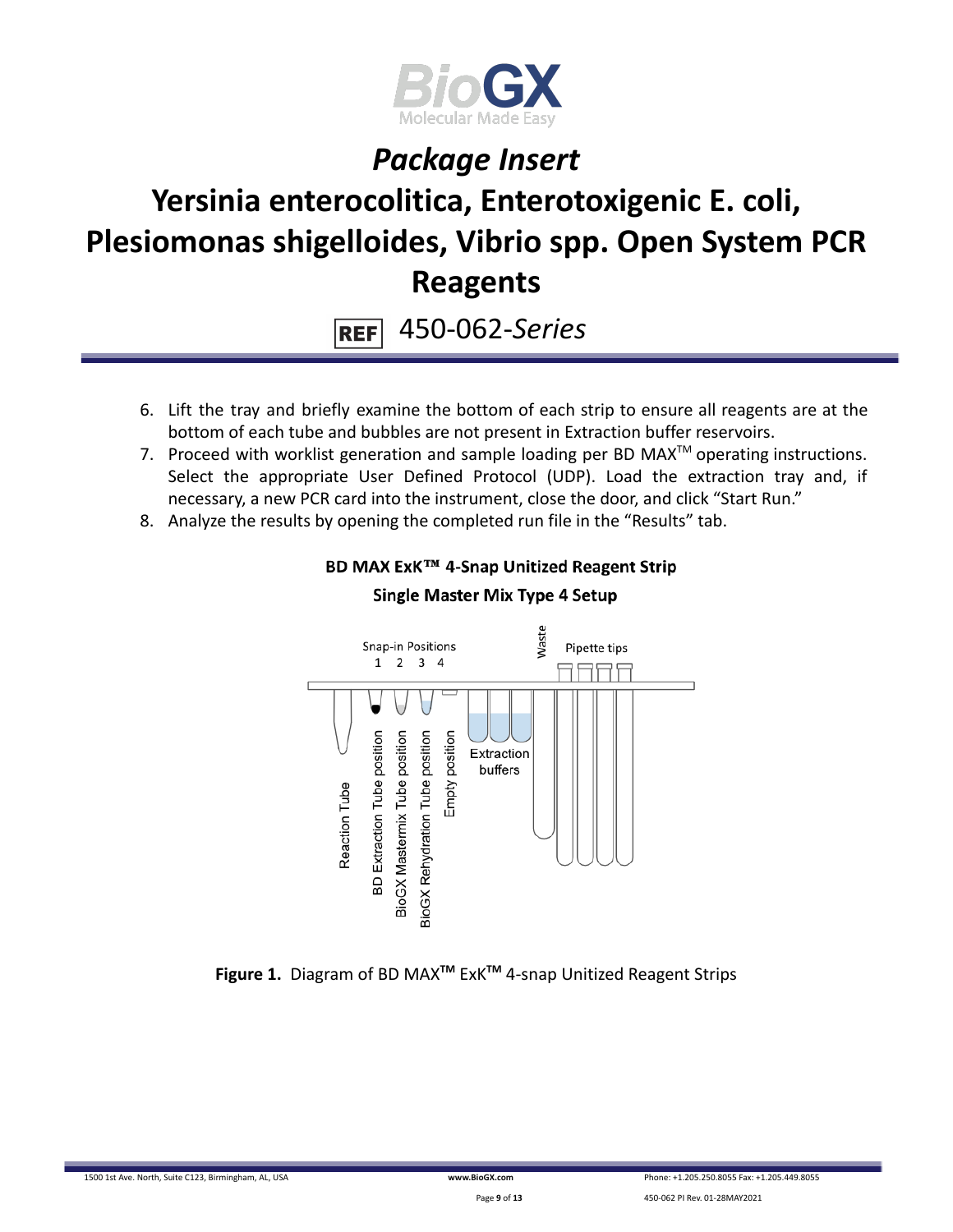

# **Yersinia enterocolitica, Enterotoxigenic E. coli, Plesiomonas shigelloides, Vibrio spp. Open System PCR Reagents**

450-062-*Series* **REF** 

#### **Important Note**

Always first insert all Snap-1 tubes, then all Snap-2 tubes, then all Snap-3 tubes. The Snap 4 position will remain empty unless the user has set up the reagent to run in dual master mix mode. Approximately 25 µL of extracted nucleic acid remains in the position 3 tube after extraction. This may be removed and saved for further analyses after the run has been completed.

### **ABI QuantStudioTM 5 and Bio-Rad CFX96 TouchTM Quality Control Test Setup**

### **WEAR NITRILE GLOVES WHEN HANDLING LYOPHILIZED REAGENTS TO REDUCE THE GENERATION OF STATIC CHARGES. DO NOT USE LATEX GLOVES.**

#### **Assembly of BioGX Reagents**

1. Prepare the appropriate number of 8-tube PCR strips or 96-well PCR plates.

2. Transfer 40 μL of molecular grade water to one vial of lyophilized BioGX reagents. The rehydrated master mix is more than sufficient for 4 samples to be tested.

Note: 8-tube strips containing reagents ARE NOT compatible with ABI QuantStudio<sup>™</sup> 5 and Bio-Rad CFX96 Touch<sup>™</sup> instruments. Rehydrated master mix must be transferred to 8-tube PCR strips or 96-well PCR plates compatible with appropriate instruments.

3. Mix by gently pipetting up and down. (IMPORTANT: Keep rehydrated master mix in a cold block or on ice if setup cannot not be completed within 20 minutes. If the rehydrated master mix cannot be used immediately, it can be capped and stored up to 24 hours at 2-8°C, protected from light).

4. Transfer 10 μL of rehydrated master mix to the bottom of 4 empty wells.

- 5. To each well containing 10 μL of rehydrated master mix, add 5 μL of extracted sample.
- 6. Affix the appropriate optical caps or optical plate seals.
- 7. Pulse spin the sealed PCR plate or tube to mix and bring liquid to the bottom.

8. Load 8-tube PCR strips or 96-well PCR plates into the real-time PCR platform and start the run. Avoid unnecessary delay once tubes/plates are loaded into the real-time PCR instrument.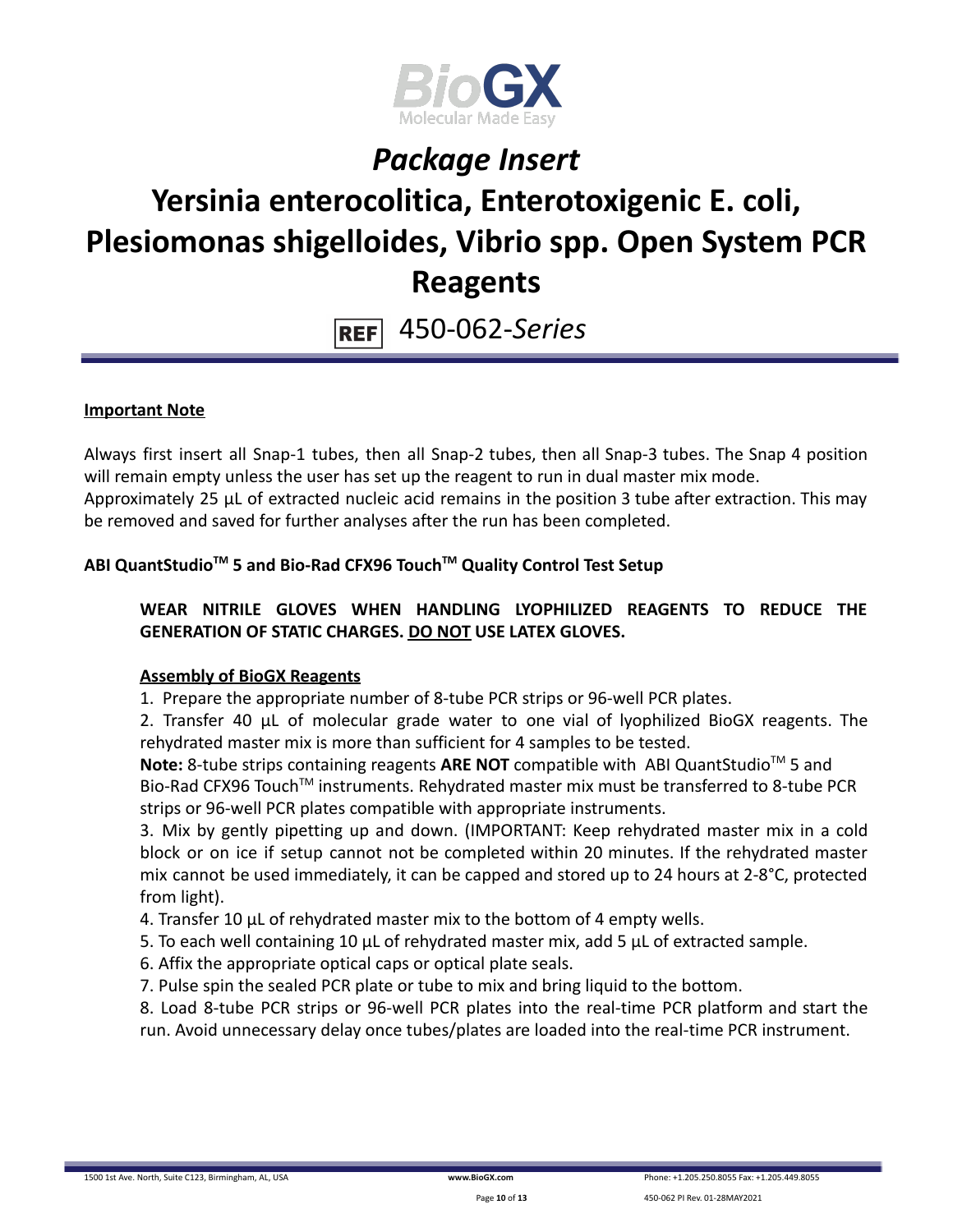

# **Yersinia enterocolitica, Enterotoxigenic E. coli, Plesiomonas shigelloides, Vibrio spp. Open System PCR Reagents**

450-062-*Series*  $REF$ 

#### **INTERPRETATION OF RESULTS**

| Yersinia<br>enterocolitica | Vibrio spp. | <b>Plesiomonas</b><br>shigelloides | Enterotoxigenic<br>E. coli | <b>IAC or SPC</b> | Interpretation                                                                                         |
|----------------------------|-------------|------------------------------------|----------------------------|-------------------|--------------------------------------------------------------------------------------------------------|
| ÷                          |             |                                    |                            | $+/-$             | Yersinia enterocolitica POSITIVE                                                                       |
|                            | ÷           |                                    |                            | $+/-$             | Vibrio spp. POSITIVE                                                                                   |
|                            |             |                                    |                            | $+/-$             | Plesiomonas shigelloides POSITIVE                                                                      |
|                            |             |                                    | ÷                          | $+/-$             | Enterotoxigenic E. coli POSITIVE                                                                       |
|                            |             |                                    |                            | $\ddot{}$         | Yersinia enterocolitica, Vibrio spp.,<br>Plesiomonas shigelloides,<br>Enterotoxigenic E. coli NEGATIVE |
|                            |             |                                    |                            |                   | Unresolved*                                                                                            |

**Table 2.** Multiplex PCR Results Interpretation for 450-062-*Series*.

\*Failed PCR due to inhibition, reagent failure or incorrect assembly of PCR reaction.

#### **ASSAY PERFORMANCE**

All BioGX Research Use Only products are designed to detect 20 copies or less of the target nucleic acid per reaction.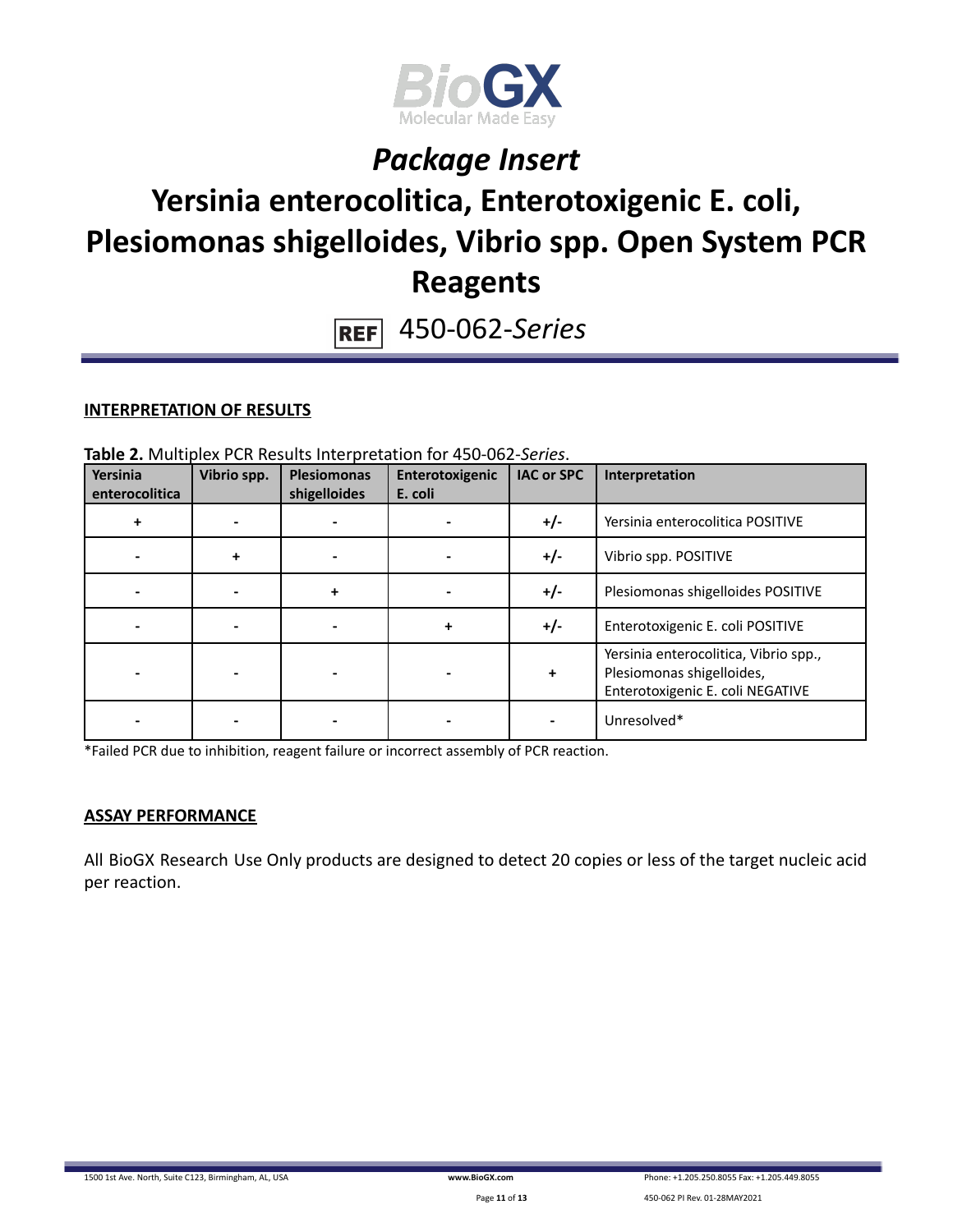

## **Yersinia enterocolitica, Enterotoxigenic E. coli, Plesiomonas shigelloides, Vibrio spp. Open System PCR Reagents**

450-062-*Series* **REF** 

#### **REFERENCES**

- 1. Mäde, Dietrich, et al. "A real-time PCR for detection of pathogenic Yersinia enterocolitica in food combined with an universal internal amplification control system." *Journal für Verbraucherschutz und Lebensmittelsicherheit* 3.2 (2008): 141-151.
- 2. Youmans, Bonnie P., et al. "Characterization of the human gut microbiome during travelers' diarrhea." Gut microbes 6.2 (2015): 110-119.
- 3. González-Rey, Carlos, et al. "Specific detection of Plesiomonas shigelloides isolated from aquatic environments, animals and human diarrhoeal cases by PCR based on 23S rRNA gene." *FEMS Immunology & Medical Microbiology* 29.2 (2000): 107-113.
- 4. Kim, Hyun-Joong, et al. "Multiplex PCR for detection of the Vibrio genus and five pathogenic Vibrio species with primer sets designed using comparative genomics." BMC microbiology 15.1 (2015): 1-11.
- 5. Clinical and Laboratory Standards Institute. Protection of laboratory workers from occupationally acquired infections; Approved Guideline. Document M29 (Refer to the latest edition).
- 6. Centers for Disease Control and Prevention and National Institutes of Health. Biosafety in Microbiological and Biomedical Laboratories. Choosewood L.C. and Wilson D.E. (eds) (2009). HHS Publication No. (CDC) 21-1112.
- 7. BD MAX<sup>™</sup> System User's Manual (refer to the latest revision) BD Life Sciences, Sparks, Maryland 21152 USA.
- 8. QuantStudioTM Design and Analysis software User Guide, ThermoFisher Scientific, Waltham, Massachusetts, USA (Refer to the latest version).
- 9. CFX96 Touch, CFX96 Touch Deep Well, CFX Connect, and CFX384 Touch Systems Instruction Manual (refer to the latest version), Bio-Rad Laboratories, Inc., Hercules, California, USA (Refer to the latest version).

#### **Please call BioGX or email info@biogx.com with any questions you may have regarding this product.**

| $\cdot$ .<br>Rev. # | <b>Effective Date</b> | <b>Summary of Changes</b> |
|---------------------|-----------------------|---------------------------|
| 01                  | ? MAY 2021<br>28      | Initia'<br>Release.       |